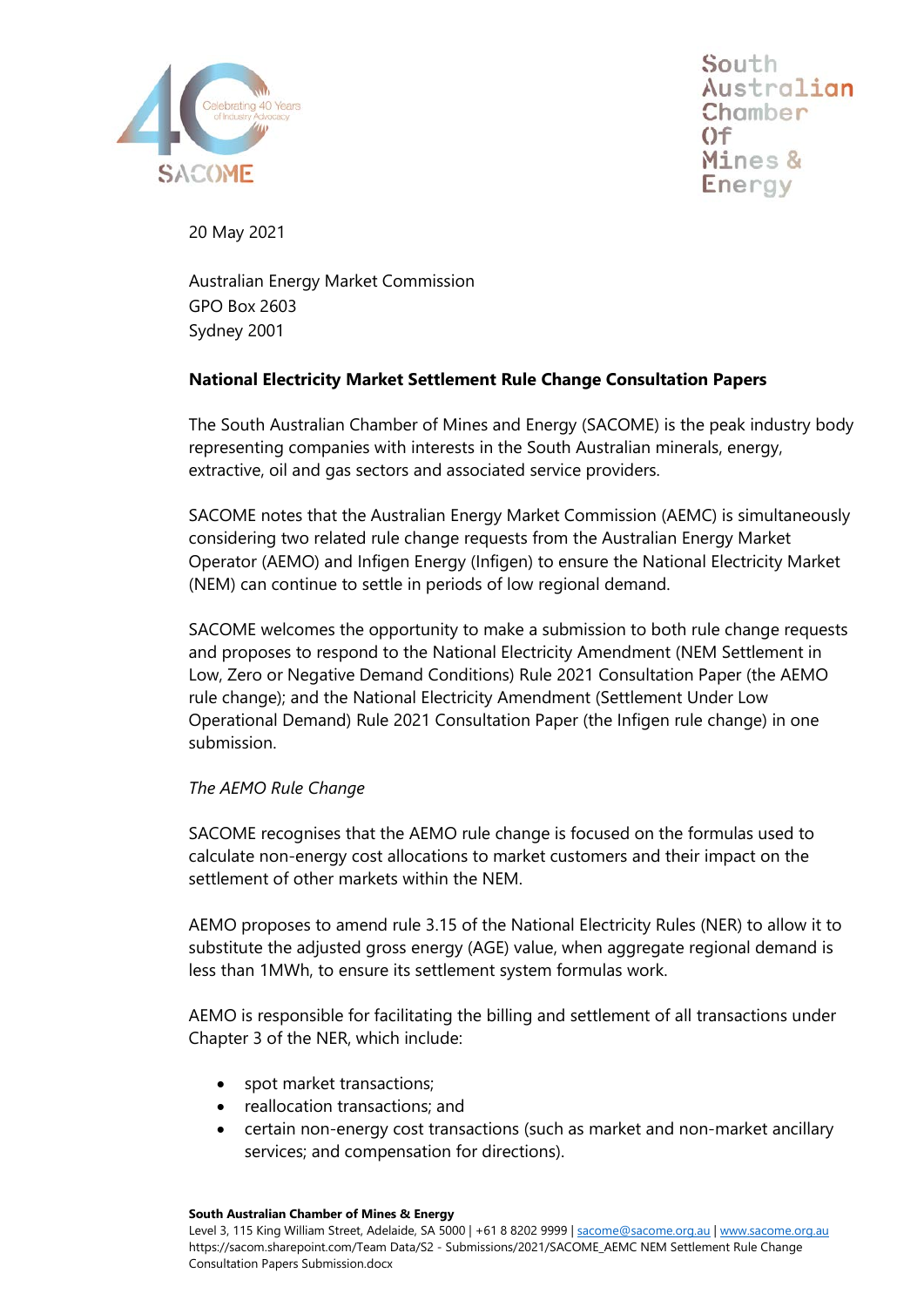

South Australian Chamber  $0<sup>6</sup>$ Mines & **Energy** 

AEMO has identified that if aggregate regional demand is less than 1MWh for a trading interval, its non-energy cost recovery formulas cannot be solved by its market settlement systems; and AEMO would be unable to recover these costs from market customers.

In turn, AEMO's automated settlement runs would also stop working, impacting the settlement of all transactions and meaning AEMO would not be able to meet any of its obligations under Chapter 3 of the NER.

SACOME notes the actual risk of aggregate regional demand falling to less than 1MWh for a trading interval in NEM regions has increased, particularly in South Australia which has increasing penetration of rooftop PV solar and continues to set records for falling minimum operational demand levels.

AEMO proposes to use an average of the AGE amounts in the last four billing periods for each affected market customer and will substitute aggregate AGE for a region with the sum of the substituted market customer average AGEs in the region.

SACOME recognises AEMO's important role in maintaining the secure operation of the NEM; and that the proposed rule change is necessary to ensure the NEM's continued operation and integrity.

However, AEMO also acknowledges that its rule change could lead to some market customers paying a disproportionate share of non-energy costs; and that a different threshold could achieve a more equitable and efficient allocation of these non-energy  $costs<sup>1</sup>$  $costs<sup>1</sup>$  $costs<sup>1</sup>$ .

SACOME submits that the scope of AEMO's rule change request is too narrow and that the cost implications of the rule change for market customers should be given greater consideration.

The AEMO rule change should consider the remaining net loads paying a higher share of system services as regional demand continues to decline due to increasing solar exports; and that due to the increased number of negative loads in the system at any given point, a market customer could be forced to pay more than 100 per cent of the total service costs, with the additional recovered costs being paid to those customers with net exporting loads.

SACOME supports a threshold higher than the 1MWh proposed by AEMO to allocate costs more fairly between market participants.

**South Australian Chamber of Mines & Energy**

Level 3, 115 King William Street, Adelaide, SA 5000 | +61 8 8202 9999 | [sacome@sacome.org.au](mailto:sacome@sacome.org.au) [| www.sacome.org.au](http://www.sacome.org.au/) https://sacom.sharepoint.com/Team Data/S2 - Submissions/2021/SACOME\_AEMC NEM Settlement Rule Change Consultation Papers Submission.docx

<span id="page-1-0"></span><sup>&</sup>lt;sup>1</sup> Pg. 33 AEMC National Electricity Amendment (NEM Settlement in Low, Zero or Negative Demand Conditions) Rule 2021 Consultation Paper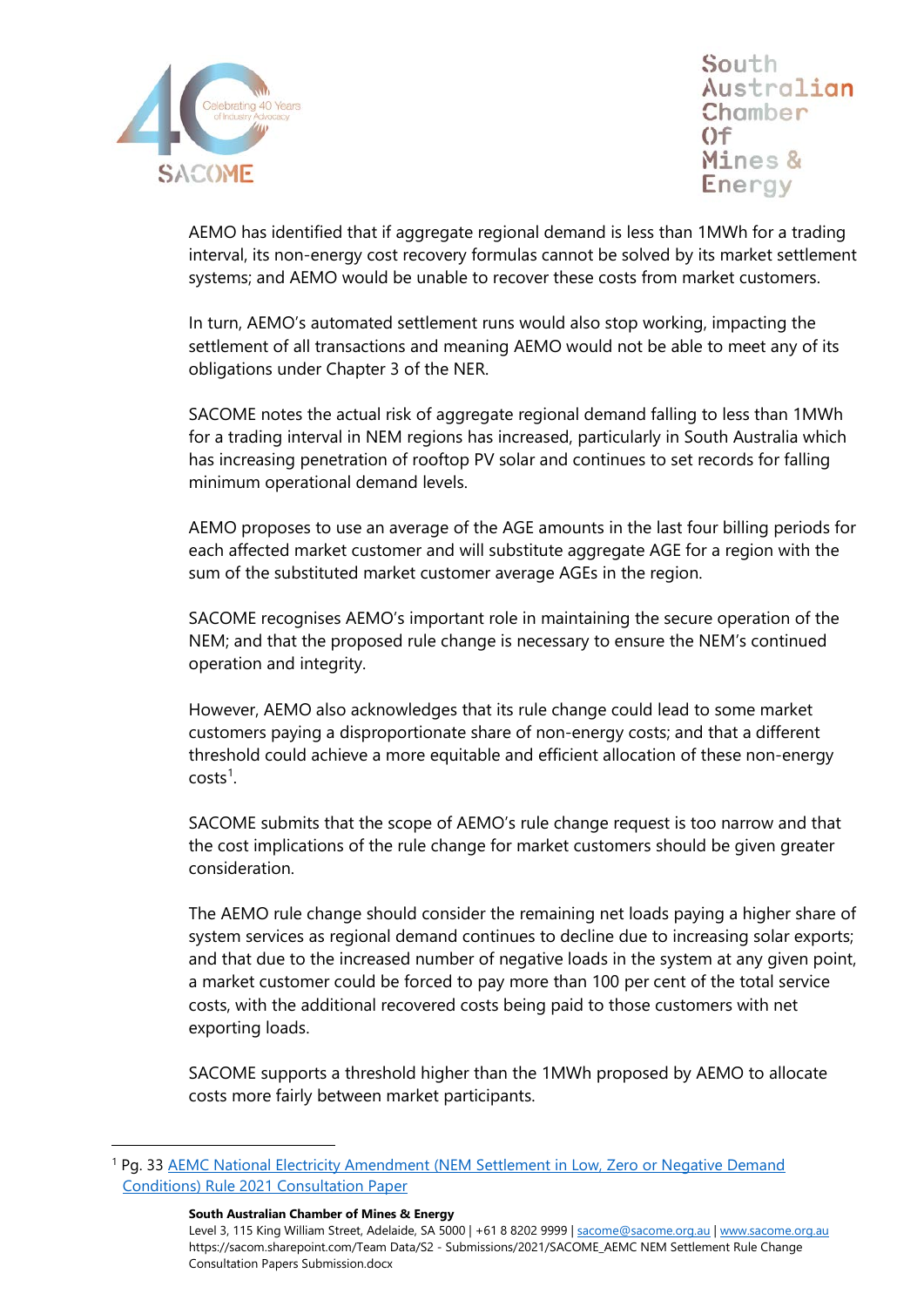

South Australian Chamber  $()f$ Mines & Energy

## *Infigen Rule Change*

SACOME recognises the Infigen rule change is focused on changing AEMO's non-energy cost recovery formulas to enable both the settlement of the NEM and the equitable recovery of non-energy costs during low operational demand.

Infigen proposes to amend rule 3.15 of the NER such that a lower limit of zero is set on market customer's AGE within the non-energy cost recovery formula.

SACOME notes that the Infigen rule change request also provides a number of alternative solutions, including the possibility of increasing AEMO's threshold value to 150 MWh.

SACOME notes the example provided by Infigen in the consultation paper which provides a useful illustration of why a higher threshold than the 1MWh for the allocation of non-energy costs should be supported:

*"On 9 of November 2019, between 6:00 and 7:00 am, there was an average of more than 100 MW of each fast (6 seconds) and slow (60 seconds) lower contingency service enabled in South Australia. For the 6:30 am trading and the 7:00 am trading interval these services were settled at \$13,000/MWh and the market price cap of \$14,700/MWh respectively, with total costs for these services over the hour period of \$3.4 million. These costs were distributed according to the current rules with all market participants paying a proportional share.* 

*Had this high price event occurred with a period of low operational demand the costs associated with a 20MW industrial load would be up to \$68 million as regional demand approached 1 MWh, this cost is 20 times the total cost of the service. This cost is equivalent to an average annual cost of \$485/MWh. Infigen expresses that this single hour of high local non-energy costs and low operational demand could be significantly higher than the load's entire annual cost, or equivalent to applying a cost of \$3,400,000/MWh to the load during the event, compared to the market price cap of \$14,700/MWh.*

SACOME reiterates its support for a threshold higher than 1MWh to allocate costs more fairly between participants.

## *SACOME Position*

Energy affordability and reliability are of paramount importance to resources sector operators and have a direct impact on business viability, new project development and investment decisions.